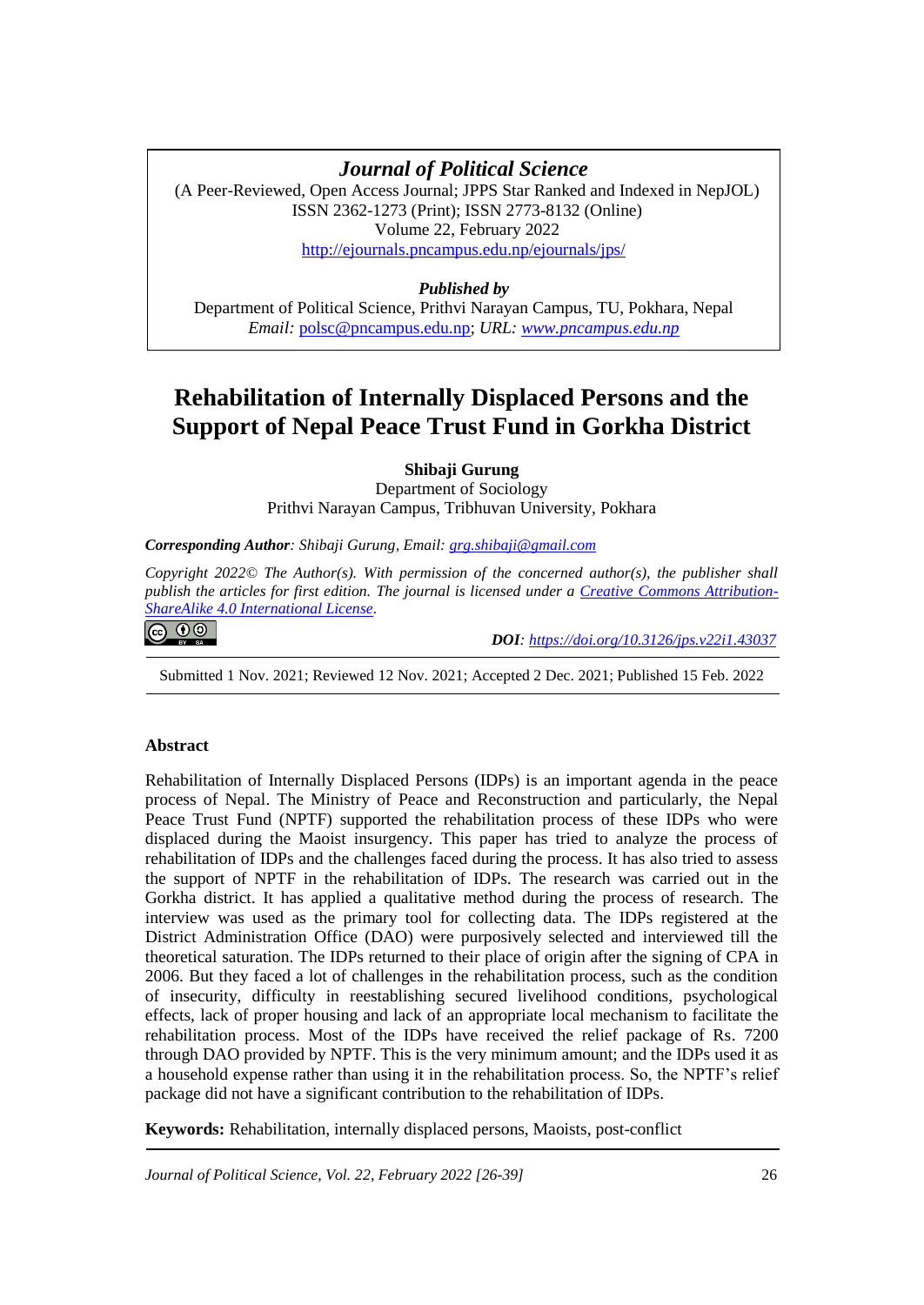## **Introduction**

The ten years long Maoist insurgency in Nepal caused a heavy casualty of human life and the destruction of physical infrastructures. According to the report of the Ministry of Peace and Reconstruction (MOPR, 2014), 17,886 people lost their life and 1530 people who disappeared during the conflict remained missing. Besides the heavy loss of human life, many people were displaced. The Government of Nepal (GON, 2007) has defined Internally Displaced Person (IDP):

as a person who is living somewhere else in the country after having been forced to flee or leave one's home or place of habitual residence because of armed conflict or situation of violence or gross violations of human rights or natural disaster or human-made disaster and situation or to avoid the effects of such situations. (p. 3)

The number of IDPs had reached about 100000 to 200000 during the peak of the conflict (Internal Displacement Monitoring Center [IDMC], 2006). However, the official government record of IDPs in 73 districts, except Mustang and Manang, is 36,317 (Nepal Peace Trust Fund [NPTF], 2010). The conflict continued for a decade. Up to this period, the state neither could defeat the Maoist nor could the Maoists overthrow the state regime. Thus, the conflict formally ended with the signing of the Comprehensive Peace Agreement (CPA) between the Seven Party Alliance Government and the Communist Party of Nepal (Maoist) on 21st, November 2006. It was followed by an interim constitution, the election of the constituent assembly, and the declaration of the republic. After the CPA of 2006, Nepal remained in a transitional phase for a long time. The sustainability of peace depends on the effectiveness of peacebuilding initiatives. Realizing the institutional effort for peacebuilding, the GoN formed MOPR on April 1, 2007, and the activities of the peace process were carried out under the ministry. A separate funding mechanism named "Nepal Peace Trust Fund (NPTF)" was established in 2007 under the MOPR to support Nepal's peace process. Rehabilitation of conflict-affected IDPs is one of the important issues to be addressed in the peace building process in Nepal. "Helping displaced populations to return and reintegrate can simultaneously address the root causes of a conflict and help prevent further displacement" (RSG, 2007, as cited in Koser, 2007, p. 12). The GoN has focused its attention on the rehabilitation of IDPs. NPTF is funding in this area through the project entitled "Special Program for Relief and Rehabilitation of Internally Displaced Persons". The main objective of the project is to provide relief and rehabilitation support to an expected number of 50,000 persons who were displaced during the decade-long conflict (NPTF, 2012). Rehabilitation of a big number of people is very challenging without which the peace process cannot be successful. The CPA of 2006 created the appropriate environment for the return of IDPs. Article 5.2.8 of the agreement states:

Both sides express their commitment to allow the persons displaced due to the armed conflict to return voluntarily to their respective ancestral or previous places of residence without any political prejudice, to reconstruct the infrastructure destroyed as a result of the conflict and to rehabilitate and socialize the displaced persons with due respect. (CPA, 2006, p. 9)

So, many IDPs returned to their places after CPA. The rehabilitation process was backed up by the National IDPs Policy of 2007. Dhungana (2007), Tamang (2009), and Niroula (2008) argue that the policy has not been effective in the rehabilitation of the IDPs. Despite tremendous investment and continuous effort of government, it has not improved the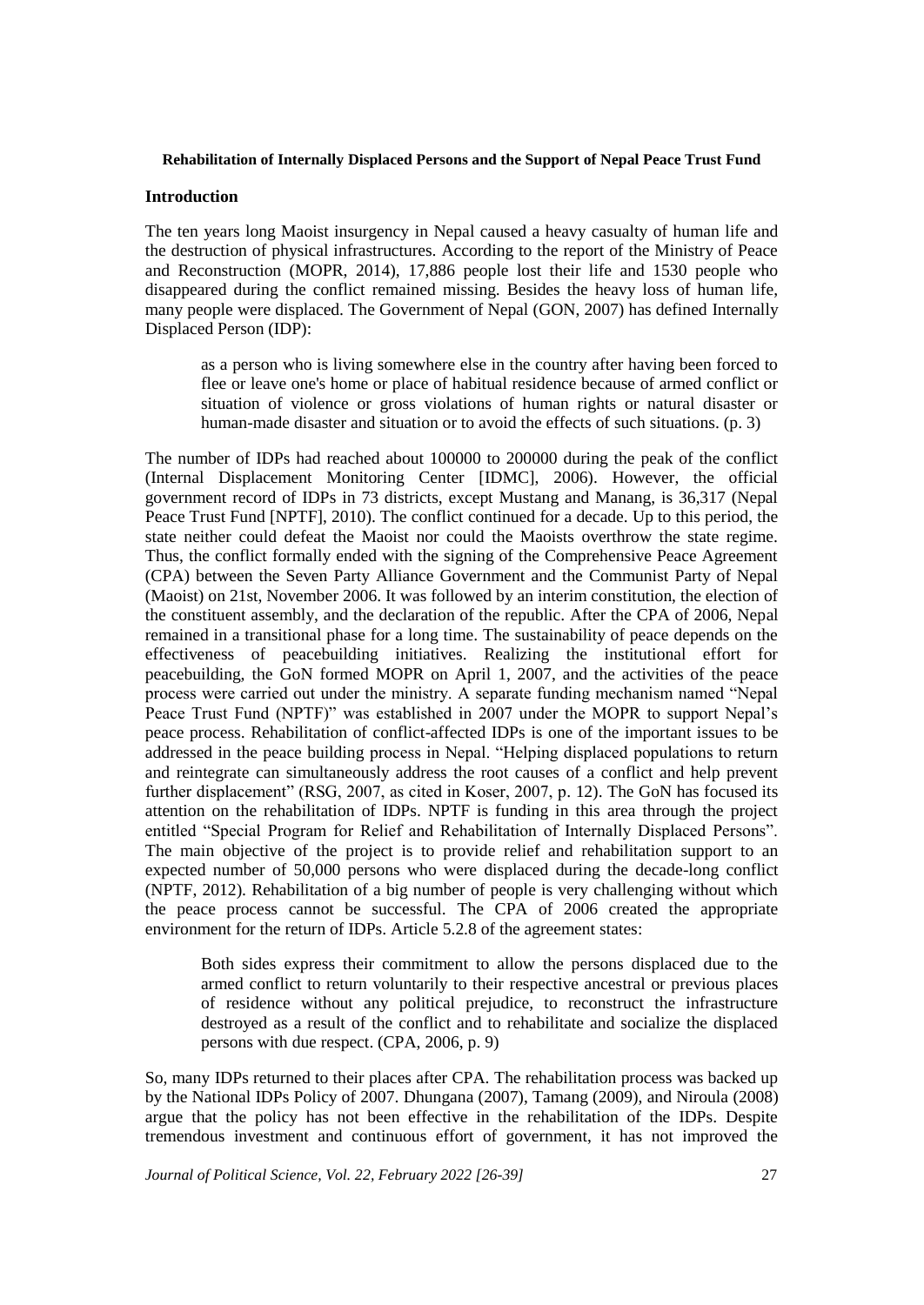situation as expected. According to the report of Refugee Watch (2010), the country is facing serious challenges in the rehabilitation and reintegration of IDPs in post-conflict transition. There are problems in registration, lack of sufficient funds, limited packages, obstacles in using own land, security problems and lack of better livelihood opportunities. In this context, this paper has tried to analyze the process of rehabilitation and challenges faced during the process and assess the role of government support, particularly the relief package of NPTF, in the rehabilitation of IDPs.

## **Literature Review**

## *Theories on the Return and rehabilitation of the IDPs*

According to Klaus Deininger (2004), the decision to return to their original place is determined by four factors viz. economic prospects of the place, vulnerability of the household, the intensity of trauma and the time of displacement. First, the desire to return is affected by the economic opportunities in the place of origin. If there is possession of assets for example land or employment opportunities, there is a high possibility of return. Second, more vulnerable households are more reluctant to return. Third, the rate of return is lower if the intensity of trauma of the conflict is higher and fourth, the rate of return is lower if the duration of displacement is longer. The return of IDPs is followed by the process of rehabilitation. It includes many important components. Green and Ahmed (1999) argue that rehabilitation of war-torn society should have interacting economic, political and social rehabilitation. The economic rehabilitation includes livelihood recovery of the people, reviving saving and investment and removing regulations that were imposed during the conflict. Similarly, political rehabilitation includes reconciliation, rebuilding basic service delivery capacity, sufficient accountability for the recognition of the values of the state and decentralization in decision making. In addition, another important component of the rehabilitation is social rehabilitation which includes rebuilding trust and re-establishing community-wide interactions to rebuild their social capital. Similarly, Rogge and Lippman (2004) state that those return and reintegration processes have been successful which have established pull factors such as better basic services, availability of livelihood opportunities and proper maintenance of law and order at the place of origin. The returnees who have been displaced by the push factors such as extreme discrimination or enmity by the local authorities or people need proper assistance and safety.

## *International Practices of Rehabilitation of IDPs*

Internal displacement has emerged as an important humanitarian issue encountered by the world today. As of the end of 2014, 38 million people around the world had been forced to flee their homes by armed conflict and generalized violence and were living in displacement within the borders of their own country (IDMC, 2015). Without the proper rehabilitation of this vast mass of people, it is difficult to achieve global peace.

The cases of Sri Lanka and East-Timor show that IDPs have been rehabilitated in different ways. The violent internal conflict broke out in Sri Lanka in 1983 as the Liberation Tigers of Tamil Eelam (LTTE), an armed group made up of ethnic Tamils, started an armed revolution to create a separate Tamil homeland in the northern and eastern part of the country. The report of IDMC (2011) stated that there are more than 327000 internally displaced people due to armed conflict before and after 2008; and over 194000 IDPs who returned their homes are in immediate need of protection and support. The return and resettlement of IDPs in post-conflict Sri Lanka was done in a very rapid and forceful way.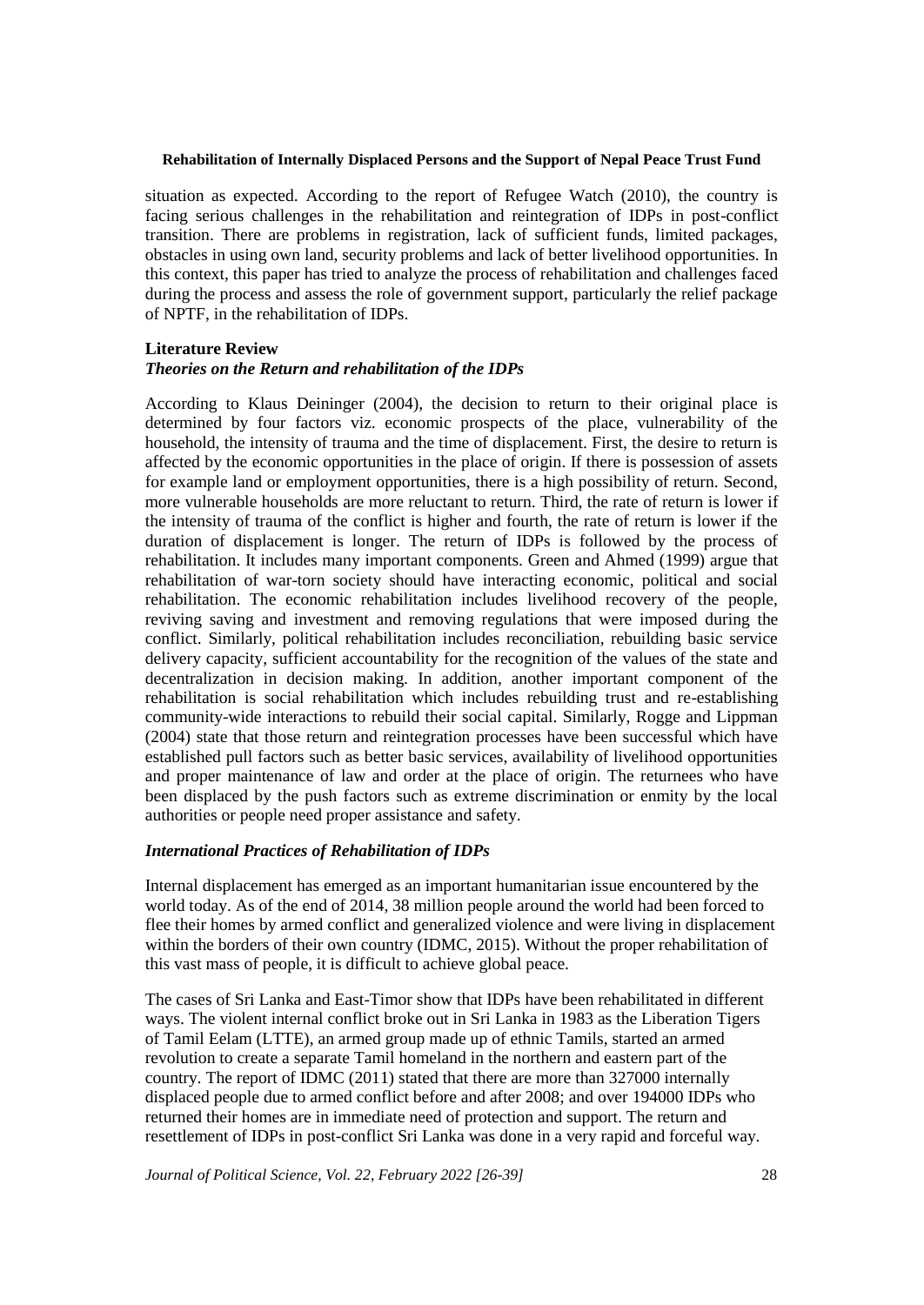Fonseka and Raheem (2012) stated that several large-scale resettlements were observed in Sri Lanka during the past four years. Although the government had termed the mass resettlement program as a model initiative, the process of return and resettlement has been criticized for its disregard towards informed voluntary return as mentioned in the Guiding Principles. It was also observed that the military played a crucial role by exerting force and sometimes adopting violent means for those IDPs who refused to return to their homeland. Similarly, Saparamadu and Lall (2014) argued that the process of centralization and militarization, led by the Government of Sri Lanka (GoSL), as the most important factors shaping the resettlement process. The process was motivated by the GoSL's desire to consolidate itself in the areas that were previously controlled by LTTE. They further claimed that the top-down implementation of the resettlement process has constrained the decision-making power at the local administrative level.

East Timor practiced a different way of rehabilitating its IDPs. East Timor encountered two consecutive crises, one after the referendum of 1999 and the other in 2006. As the crisis of 1999 related to the referendum was settling down, again another crisis occurred in 2006. The crisis started with the petitioner's protest and continued till the assignation attempt of the then President Ramos –Horta in February 2008. Later on, the conflict settled with the death of a rebel leader in the action of security forces. However, the situation was already worse due to the huge displacement of people during the conflict. "At the beginning of 2008, an estimated 100,000 people remained displaced, with at least 30,000 living in 51 camps in and around Dili and the remainder living with family or friends in Dili or the districts" (Auweraert, 2012, p. 21). To solve the problems of displacement caused by the second crisis, the Government of Timor- Leste adopted National Recovery Strategy in 2007. Auweraert (2012) pointed out that the National Recovery Strategy was a remarkably efficient and effective way of ending a displacement crisis in East Timor. The cash grants provided for the destruction or damage of a house or other loss of property served as a real and effective remedy for the victims of internal displacement. The amount was not only symbolic, rather it was sufficient to make a real difference in the lives of the IDPs. Thus, East Timor was successful in dealing with the internal displacement crisis.

## *Rehabilitation of IDPs in Nepal and NPTF's Engagement*

To address the issues of IDPs, the GoN brought National Policy on IDPs in 2007. Niroula (2008) argued that the policy had just focused on the safe return of the IDPs but it is silent about the permanent solution by addressing the IDPs problem. The government support is just limited to transportation and some incidental costs. He further stated that the important concerns of the IDPs for the rehabilitation and resettlement are the security of the returnees, return and compensation of the properties, rights to housing, reconstruction of the destroyed infrastructure, guarantee livelihood and concrete resettlement policy. Similarly, Ghimire et al. (2010) stated that the government focused much on the quick return of the IDPs without maintaining peace and security in the place of origin. The issue of confiscated land which is the main means of livelihood of the people was not settled. Moreover, a large number of youths who had learned skills and got better livelihood options in the urban area preferred to continue their stay in the urban area. Hence, many IDPs who returned to the village could not stay there for a long time and many IDPs even after receiving assistance did not return. So, the government plan to return IDPs to their place of origin did not succeed. The report of IDP Working Group (2009) stated that a return trend found momentum when the government launched the relief and assistance package in late 2007. It was found that 50% of the returnees interviewed were assisted by different I/NGOs during this time. More than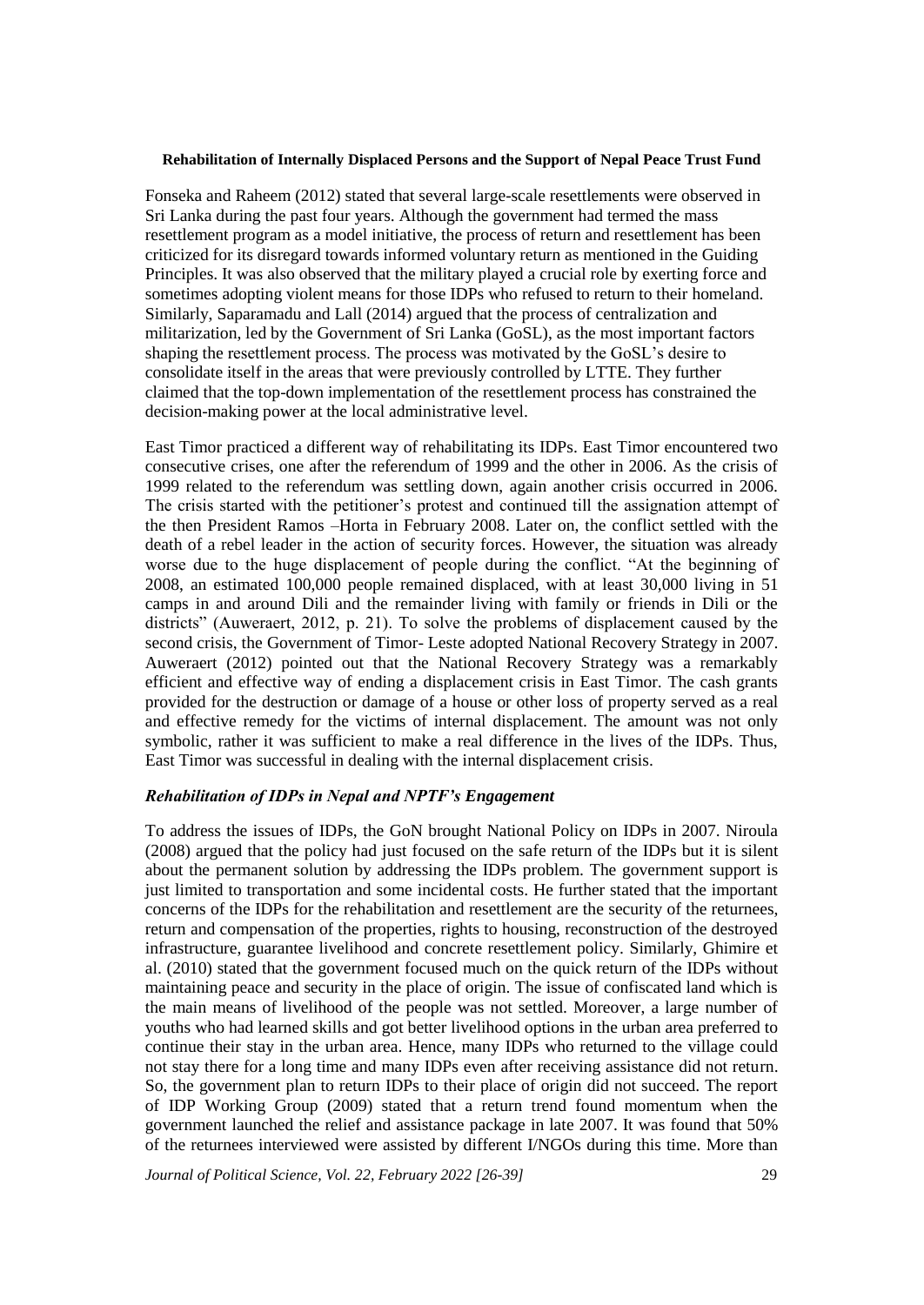50% of the respondents (returnees) expressed that issues regarding the property were the main problem in return areas. Moreover, livelihood opportunities, social harmony, and the security situation were reported as serious problems in the return areas. Likewise, the Office for the Coordination of Humanitarian Affairs [OCHA] Nepal (2008) reported that personal security threats, unreturned property, poor livelihood opportunities and limited access to basic services are acting as obstacles to the return of IDPs. Psychological trauma is another problem in the rehabilitation of IDPs. Shrestha and Niroula (2005) criticized government rehabilitating programs as unplanned, unorganized, and minimum and most of the IDPs who have been benefited from the rehabilitation are politically affiliated persons. Karmacharya (2010) has tried to explore the reasons behind the reluctance among Nepal's policymakers to view rehabilitation as an important issue in the current peace process. Rehabilitation of IDPs in post-conflict Nepal is creating a serious challenge due to misconceptions and misunderstandings among the political parties. They first regard it in terms of relief and return instead of long-term settlement. Secondly, they view it as a technical solution rather than addressing the structural and socio-economic problems beneath it and thirdly, they are mostly engaged in accusing each other instead of taking the responsibility collectively to move ahead with the peace process. She further argued that the power politics of Nepal has not changed even after the peace agreement and when it is to deal with people needing rehabilitation, the leaders and the policymakers resist the structural changes and behave in Kathmandu centric way as they were before the onset of insurgency. Although there are a lot of problems in the rehabilitation of IDPs, there have been some attempts to assist the process. NPTF has been working in this area to provide relief and rehabilitation support to IDPs.

The monitoring report of Scott Wilson Pvt. Ltd (2011) on NPTF projects stated that awareness of relief availability has been raised at the local level. It further stated that some IDPs have been able to resettle well with the basic support but for most IDPs, the level of resettlement is poor due to inadequate financial support, delay in the processing of the application and existing sense of insecurity in some places of origin. In addition, another report on NPTF by Scot Wilson Pvt. (2013) stated that only 26 % of the people who applied for support were provided with relief packages. The report found that there was a very low level of satisfaction among the recipients as the amount was neither attractive nor truly designed to support their resettlement. It further stated that the process of resettlement was mainly hindered by inadequate support measures, social detachment due to absence for a longer period, or the personal psychological trauma associated with the time of conflict. These studies show that the IDPs have not been properly rehabilitated even after the end of the violent conflict. The NPTF funded project has been able to assist some portion of IDPs while many are left unassisted. The support provided to IDPs is very less in comparison to the loss they had to have during conflict and there are still many problems in the process of rehabilitation.

## **Methods**

This research was carried out in the Gorkha district. It was purposively selected because it is one of the most conflict-affected districts of the country since the beginning of the Maoist insurgency. It also belongs to the important project site of NPTF.

A displaced person being called so is considered as a social stigma and the topic of research is also sensitive. So, a qualitative approach was used in the research as it fits the nature of the study. Data such as feelings, attitudes, and opinions of the concerned persons were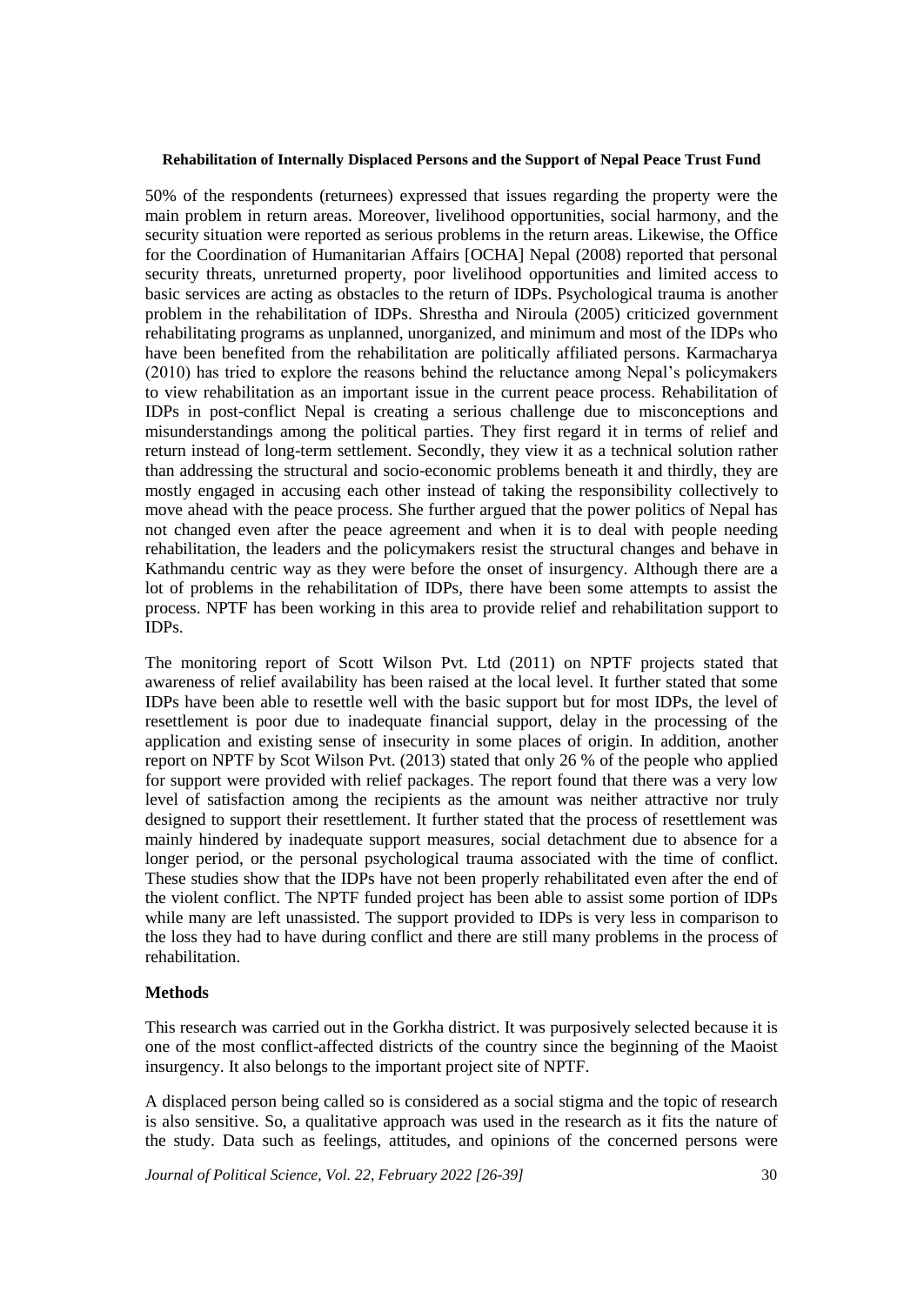collected. The primary data were collected using interviews through intensive fieldwork. And the secondary data were collected from the reviews of relevant literature such as books, journals, dissertations, newspaper articles, research reports and documents of MoPR and NPTF.

472 internally displaced families have received rehabilitation support from NPTF (NPTF, 2010). Out of these 472 families, samples are purposively selected for the study. Adequate attention was paid to selecting the sample of IDPs of both categories- victims from the state and victims from the insurgents. The other respondent of the research was the official of the Local Peace Committee (LPC). The head of the available member of the family was taken as the respondents. The size of the sample was not pre-determined. The process of collecting data was continued till the theoretical saturation. As Flick (2009) argues sampling is finished when theoretical saturation has been reached. When no new things come out, the data is saturated. Hence, theoretical saturation ensures that required data are collected through an adequate number of samples.

The interview was taken as the main tool for collecting primary data. Unstructured and open types of questions were asked to the respondents; 30 interviews were audio-recorded with the respondents' consent. An interview was also conducted with the secretary of LPC to gather information about the various activities carried out by LPC and its impact at the local level and difficulties faced by the LPC. The qualitative data collected from the interview were transcribed, coded, categorized and then, interpreted. Descriptive and interpretive approaches were used for data analysis.

## **Data Presentation and Discussion** *The Rehabilitation of IDPs*

The literal meaning of rehabilitation is the restoration of someone to a useful place in society by re-establishing incomes, livelihood, living and social system. Rehabilitation is a long-time process that involves rebuilding people's physical and economic livelihood, their assets, their cultural and social links, and psychological acceptance of the changed situation (Fernandes, 2009, p. 4). The re-establishment of a multiparty government, the signing of the 12-point agreement between the Maoists and other parties in 2005, and the signing of the Code of Conduct in May of the following year allowed IDPs to resume rights over their land and property and encouraged many to return to their homes (OCHA, 2008; as cited in Tamang, 2009). So, the return of IDPs gained momentum after the CPA of 2006. Most of the respondents have returned after signing the agreement. A displaced political cadre stated,

*I just returned after the Comprehensive Peace Agreement. Before that, I was unable to go to my village because of a security situation. I moved to my village as the political situation improved later on*.

Similarly, a former vice-chairman of Village Development Committee (VDC) said about the time of return as,

*I also returned after the peace agreement of 2006. I still had little fear at that time but I thought that they would not at least kill me*.

They felt that the period after the CPA was the right time to return to their home place. The situation was comparatively favourable for the return. The other respondents said that they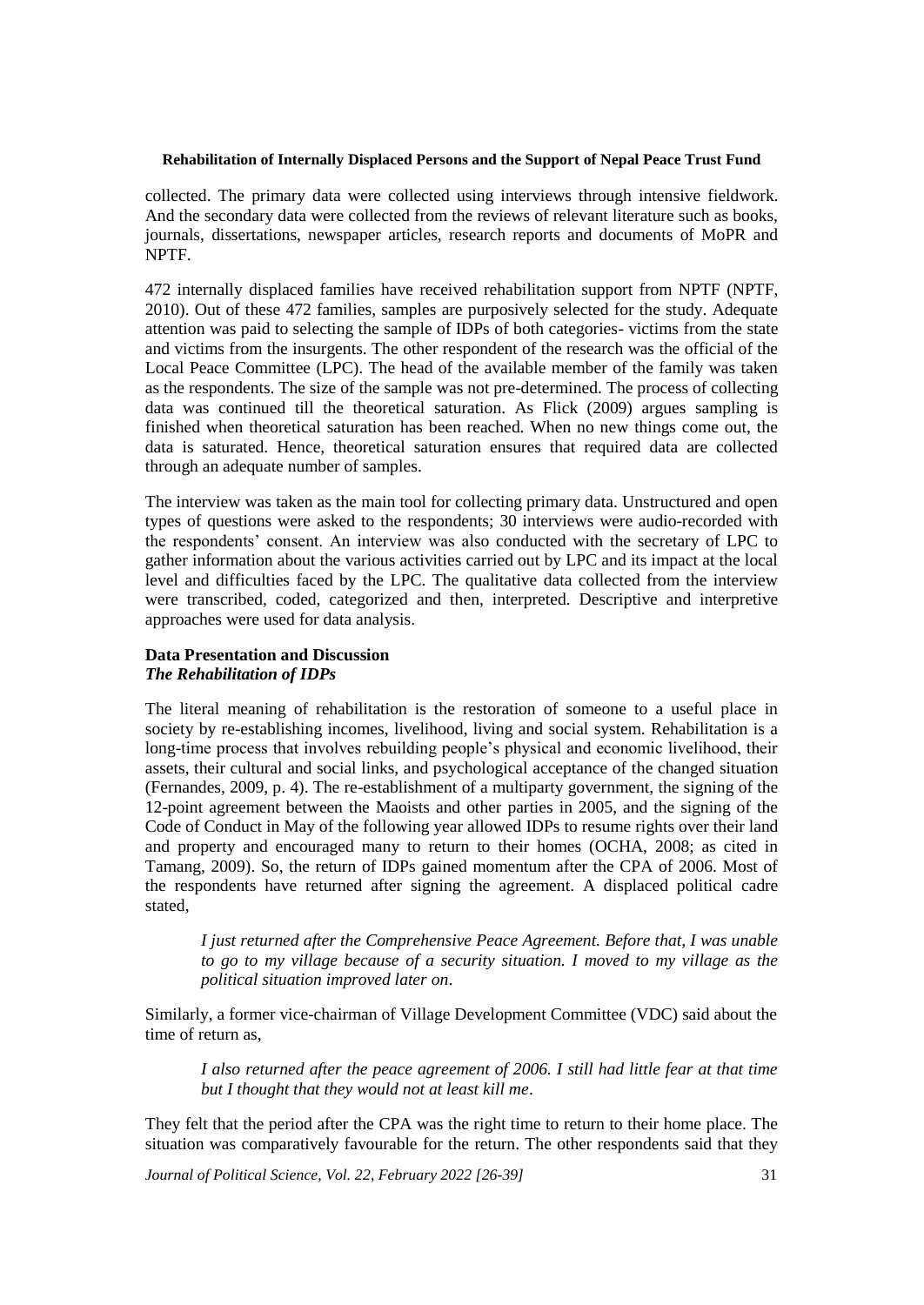returned at the time of the first Constitution Assembly (CA) election in 2064 B.S (April 2008). A youth activist affiliated with Nepali Congress (NC) shared his experience as,

*We started to return to our place after CPA and at the time of election. Although the political situation was a little bit improved, there was no guarantee of security. However, we went to the village one by one. Slowly, we built our confidence and settled thereafter*.

The security situation was comparatively improved and the election was an opportunity to exercise their democratic rights. So, most of the political cadres who were displaced during the conflict returned at the time of election with the political campaign of their respective political parties.

## *The Government's Initiatives for Rehabilitation*

Rehabilitation of IDPs is a matter of serious concern for the government. So, it has initiated a lot of programs and policies. Although the government established several compensation and resettlement funds and programs for displaced people, they were intended for a relatively short period. Some of them are Victims of Conflict Fund, 2001, Immediate Relief Package Program, 2002, IDP Rehabilitation Program 2003, Immediate Compensation and Relief to the Victims 2004, Task Force to prepare the Relief Package including Work Plan for IDPs 2004, 15-Point Relief Package for the Victims of Maoist, 2004, Assistance Program 2005, National Policy on IDPs 2007, the CPA 2006, Economic Assistance 2007 (Refugee Watch, 2010). The government concentrated more on assisting IDPs for rehabilitation after the CPA of 2006. Moreover, the MoPR was established in 2007 and assisted the rehabilitation process of IDPs by distributing the relief package managed through NPTF. The District Administration Office (DAO) in coordination with the LPC distributed the relief package and assisted in the rehabilitation of IDPs. Such LPCs were formed in all 75 districts of Nepal under the MoPR. LPC in Gorkha was just formed in 2011. It is an important mechanism to promote the peace process at the local level. The secretary of LPC stated,

*The LPC at Gorkha is working according to the directives of the government. It has formed 24 village level committees and tried to maintain harmony among the former conflicting parties by reducing the remains of the previous conflict. It has been conducting various interactions and training programs among the victims of the conflict*.

It shows that LPC also has its channels at the village level. Interaction and the joint training program among the former rivals' played a vital role in reducing the enmity present between them. It has also contributed to the peace process by collecting data on conflict victims and other damages and by helping conflict victims to receive compensation. The project entitled "Special Program for the relief and rehabilitation of IDPs" funded by NPTF is managed at the local level by DAO and LPC. The distribution of relief funds has a long process. According to the secretary of LPC-Gorkha, at first, LPC makes a public announcement for the registration of IDPs and the collected applications are examined. Then, it makes an initial identification and forwards it to the DAO and again, DAO forwards it to the district police for further identification. Later on, as reported by the police, the decision making body of LPC decides about the concerned individuals and forward it to the MoPR for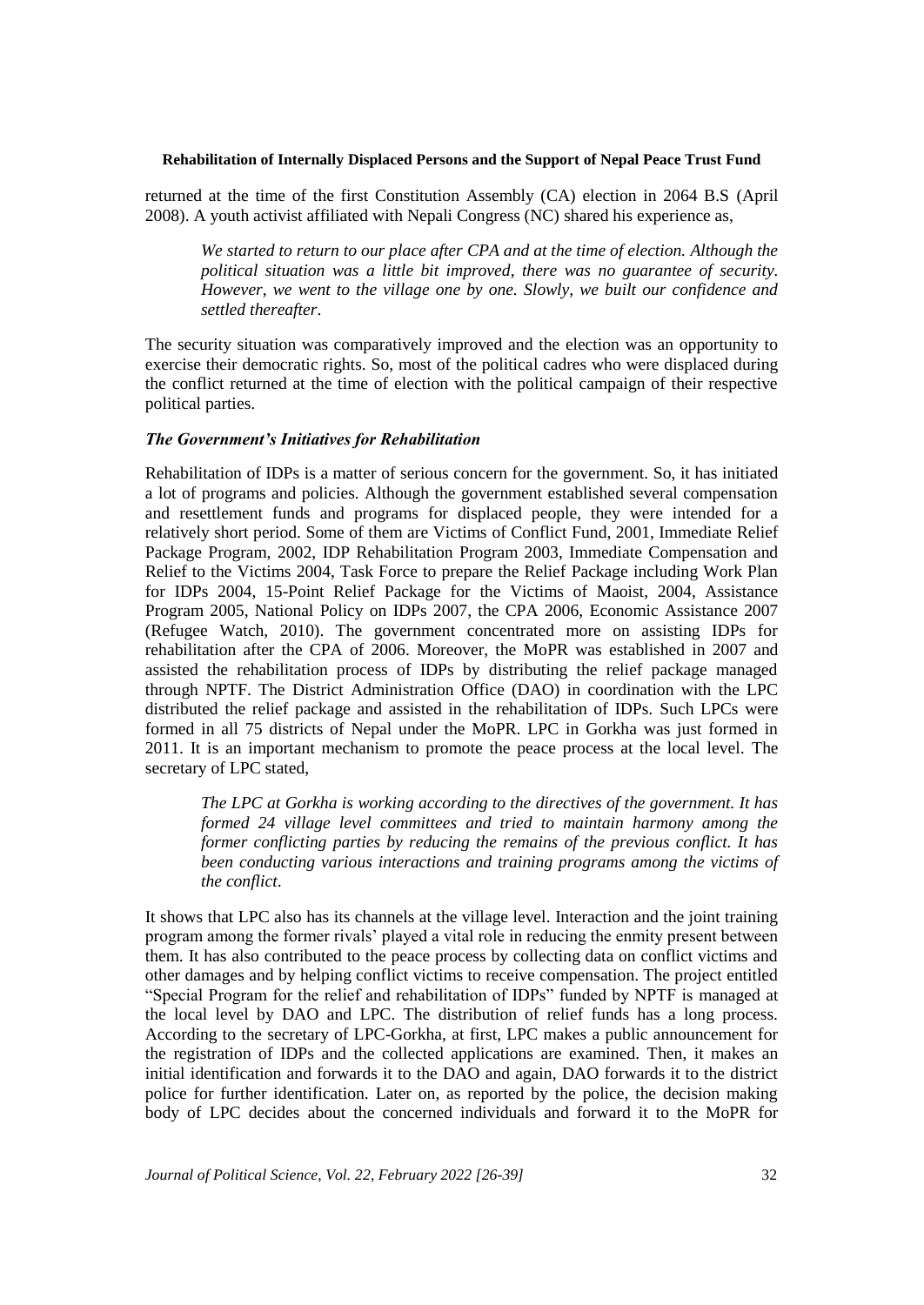approval. Finally, the relief fund is distributed to the IDPs by the DAO. Thus, LPC facilitates and plays an important role in distributing relief funds to the IDPs.

## *Challenges in the Rehabilitation Process*

Although a decade long violent conflict has ended and the government with various other national and international organizations are working to address the issue of IDPs and rehabilitate them properly, there are a lot of challenges on the way. An internally displaced high school teacher stated,

*I still cannot feel secure. I don't rely on them. There is a difference between what they speak and what they do. I am scared when I go to my village*.

Similarly, another internally displaced businessman argued,

*The situation of complete security is not present in the village. They can do any things on any day. They are threatening me for donations*.

So, due to the condition of insecurity in some places, the IDPs have not been able to build up the confidence to return and settle in their place of origin.

The livelihood strategies of the IDPs were disturbed due to conflict and the resulting displacement. A returned IDP, who is also a political activist stated the situation of his land as,

*It was left barren for many years as we were not here to cultivate in it. The soil was very hard and it was all covered with grasses and other weeds. So, it was very difficult for us to till the land. As we do not have cattle these days, we are lacking manure to add on it.*

As these people were compelled to leave their village due to the security threats, their lands were left barren. Moreover, the Maoist conflict vacant a large portion of labour forces from the village and there was scarcity of people to work in the field. So, it was difficult to manage and cultivate that land which was left barren for a long time.

Similarly, another person who is running a small hotel in the village shared his problems as,

*The security forces broke my tables and chairs, threw the utensils and looted lots of materials when I was arrested. Later on, when I was released and returned to the village I faced a lot of problems operating the hotel. Even today, I am unable to operate it to the extent that I was doing earlier.*

It shows that persons returning after a long time have to face a lot of difficulties to reestablish their secured livelihood conditions. The psychological effect is also an important challenge in the rehabilitation of IDPs. A lecturer at Drabya Shah Gorkha Campus expressed his feelings as,

*After the murder of our father, we left our home. Some of us settled in Kathmandu and some of us settled in the district headquarter. We did not like to return due to psychological reasons. We did not like to stay in the home where the incident took place*.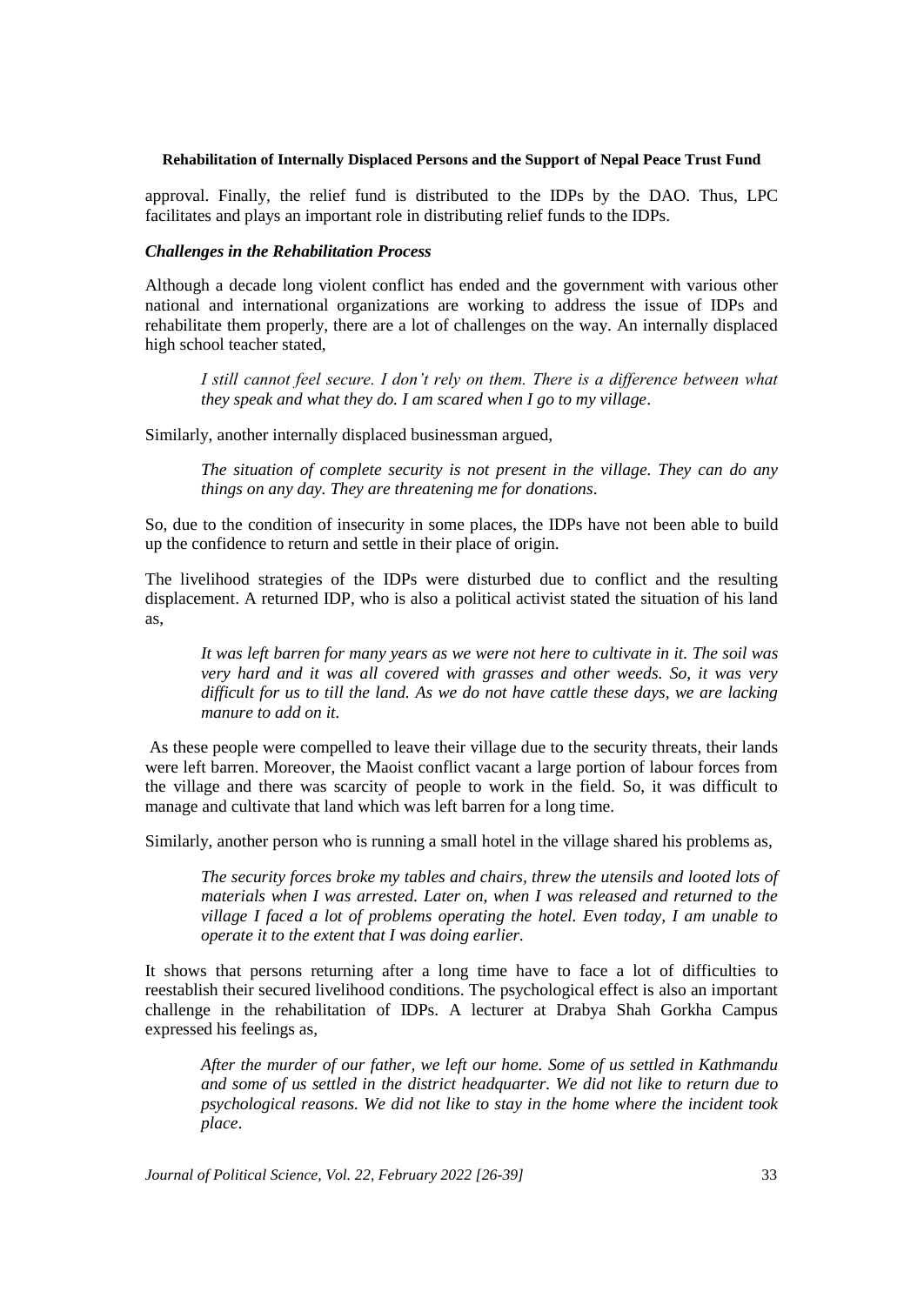In addition, an IDP who is running a private school at the district headquarters stated,

*My father sold the house in the village at a very nominal price because they could not stay in the house in which their son was murdered. Then, they migrated permanently towards Chitwan*.

Those persons who lost their family members had a long-lasting psychological effect. So, such people don't want to return to their home place where the murder of their family members took place. Another challenge for the rehabilitation of IDPs observed in the study area is the lack of proper housing. As the houses were left for a long time they were in the worst condition and not appropriate for the shelter. There were some cases that some of them even sold the house and had no place to stay even if they returned to their village. Similarly, lack of appropriate local mechanisms and insufficient relief packages are the other two challenges in the process of rehabilitation of IDPs. There is no appropriate and specific mechanism to work in the rehabilitation of IDPs at the local level. The DAO which is already overloaded with the task to look after the various areas of the whole district is given the right and responsibility for the rehabilitation of IDPs. Another body to look after IDPs at the local level is the LPC which is itself facing a lot of difficulties. The political biases among the members of the committee are hindering the activities of the LPC. It has to be dependent on DAO to carry out peace-building activities. In addition, LPCs in all districts face very short contact extension periods for staff and frequent changes of secretary with the change of government.

## *NPTF's Relief Package and Its Usage*

Special Program for the Relief and Rehabilitation of IDPs is one of the important projects of NPTF. According to the NPTF (2009), it covers almost all the areas of Nepal i.e. 73 districts except Manang and Mustang and has a budget of \$ 4,954,667. The main objective of the project is to provide relief and rehabilitation support to the IDPs. The details of the relief and rehabilitation package are as follows:

- 1) Transportation cost: actual expenses but an advance of Rs. 300- 1,000/ person- lump sum
- 2) Subsistence: Rs. 60/ person/ day for 4 months
- 3) Reconstruction of destroyed house: Rs.20, 000/ household- lump sum
- 4) House repair: Rs. 7,500 for repair/ household lump sum (household)
- 5) Education: Rs 2,400/ child below 16 years lump sum
- 6) Incidental: Rs. 500/ person lump sum (person)
- 7) Loan for agriculture inputs and equipment: 5 year's interest-free loan of Rs. 20,000/ household – lump sum (NPTF, 2010).

According to NPTF (2013), 23,086 persons received transportation costs, 21,184 persons received subsistence allowance, 419 families received support for the reconstruction of houses, 4,769 children received education support, and 17,375 persons received incidental expenses. It stated that a significant portion of IDPs are aware of the support provided and the majority of IDPs are settled in their place of origin despite insufficiency of the relief amount. According to the secretary of the LPC- Gorkha district, 1341 people have received Rs. 7200 as the subsistence cost.

Although NPTF provided the relief and rehabilitation package for IDPs to support them in the process of rehabilitation, it was observed that most of the respondents utilized the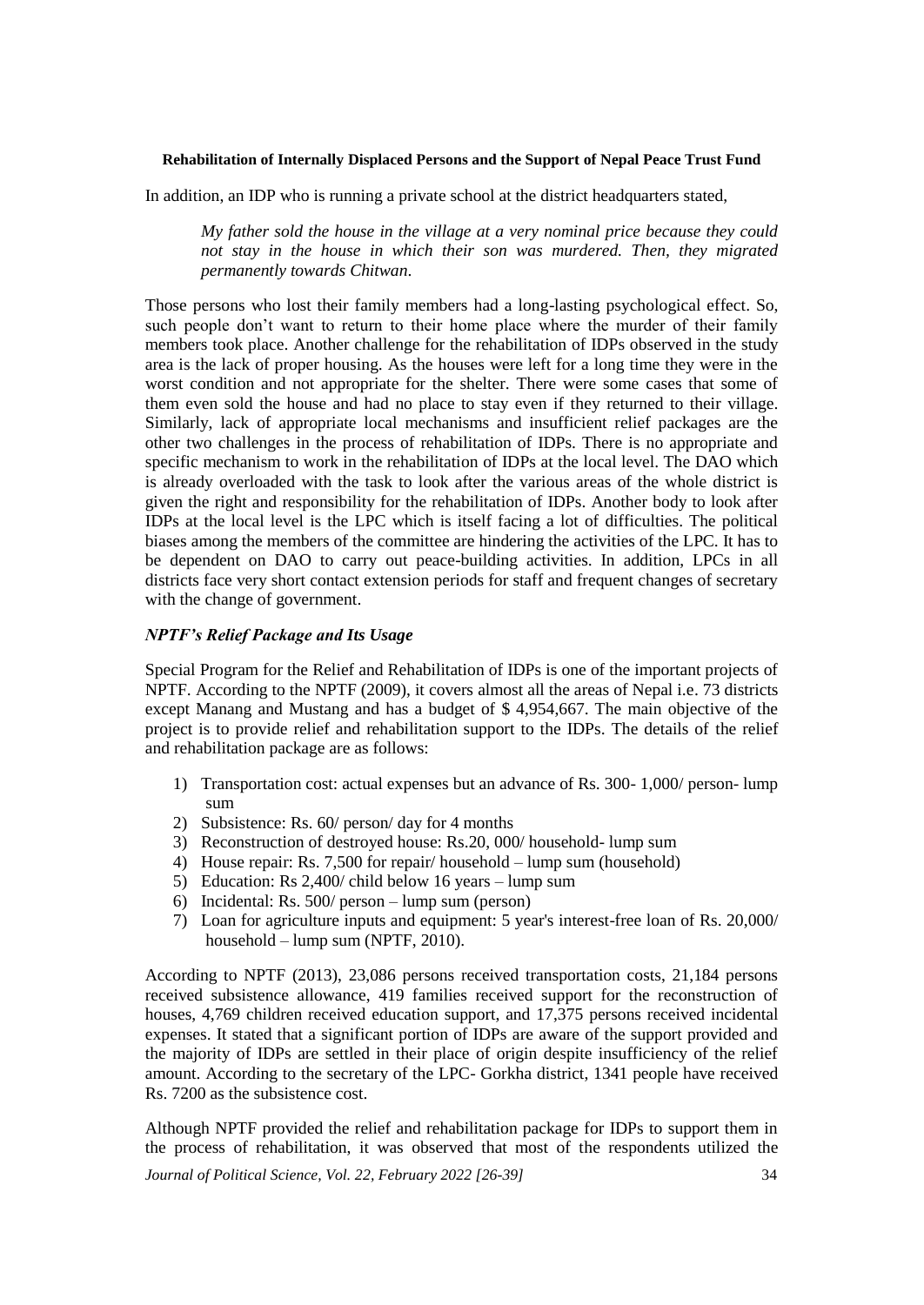amount for the daily expenses such as eating, paying rent, paying the loan and paying the fees of the children. An IDP who was a former member of the District Development Committee (DDC) stated about the utilization of the relief fund as,

*What could I do with those 6/7 thousand? I paid to the hotels in which I had meals and I also used it to pay my room rent*.

Similarly, another youth activist associated with NC shared his case as,

*I have also heard that the relief amount is for the return and rehabilitation in the village but I spent it here in the district headquarter. I could have gone but it was spent here*.

Likewise, a former chairman of VDC expressed how he used it as,

*I had borrowed lots of money from my friends and relatives and I used that relief amount to pay and reduce the loans*.

In the same way, an IDP who is operating a hotel stated as,

*Those amounts were spent on the expense of the children. I paid their fees, I bought them school dress and other required stationeries. I couldn't take my whole family back to the village with that amount*.

As the relief fund was just a minimum amount, the IDPs could not use it for their rehabilitation. Thus, the relief fund was mostly used as a household expense.

## *Contribution of the Relief Package in the Rehabilitation of IDPs*

The relief and rehabilitation package of NPTF was oriented towards the rehabilitation of IDPs. But in practice, it was just limited to the household expenses. Only a few of the respondents expressed their contribution in the sense that it is good to have something than have nothing. An IDP, who is a lecturer at Gorkha Education Campus, stated his evaluation about the contribution of relief package as,

*The small amount of package did not contribute at all. If possible the IDPs should be provided with employment or business opportunities. Otherwise, without the proper means of livelihood, it's difficult to rehabilitate in the village. People's houses were destroyed and they have even lost their family members. For those people, it's very difficult. What can be done with those seven thousand in the context where there is no house to live, no land to grow crops and no cattle to raise? At least there should be an appropriate environment to work and live in*.

Such kind of minimum amounts cannot have much contributions to rehabilitation. If they are provided with any employment or business opportunities, it can have long-term effects and contribute to the sustainable return and settlement of the IDPs. Similarly, another IDP who is operating a hotel at the district headquarter shared his feelings as,

*The relief package provided to us is just to show that the government had done something for the IDPs. It was not done to meet our necessities. It was just a showpiece*.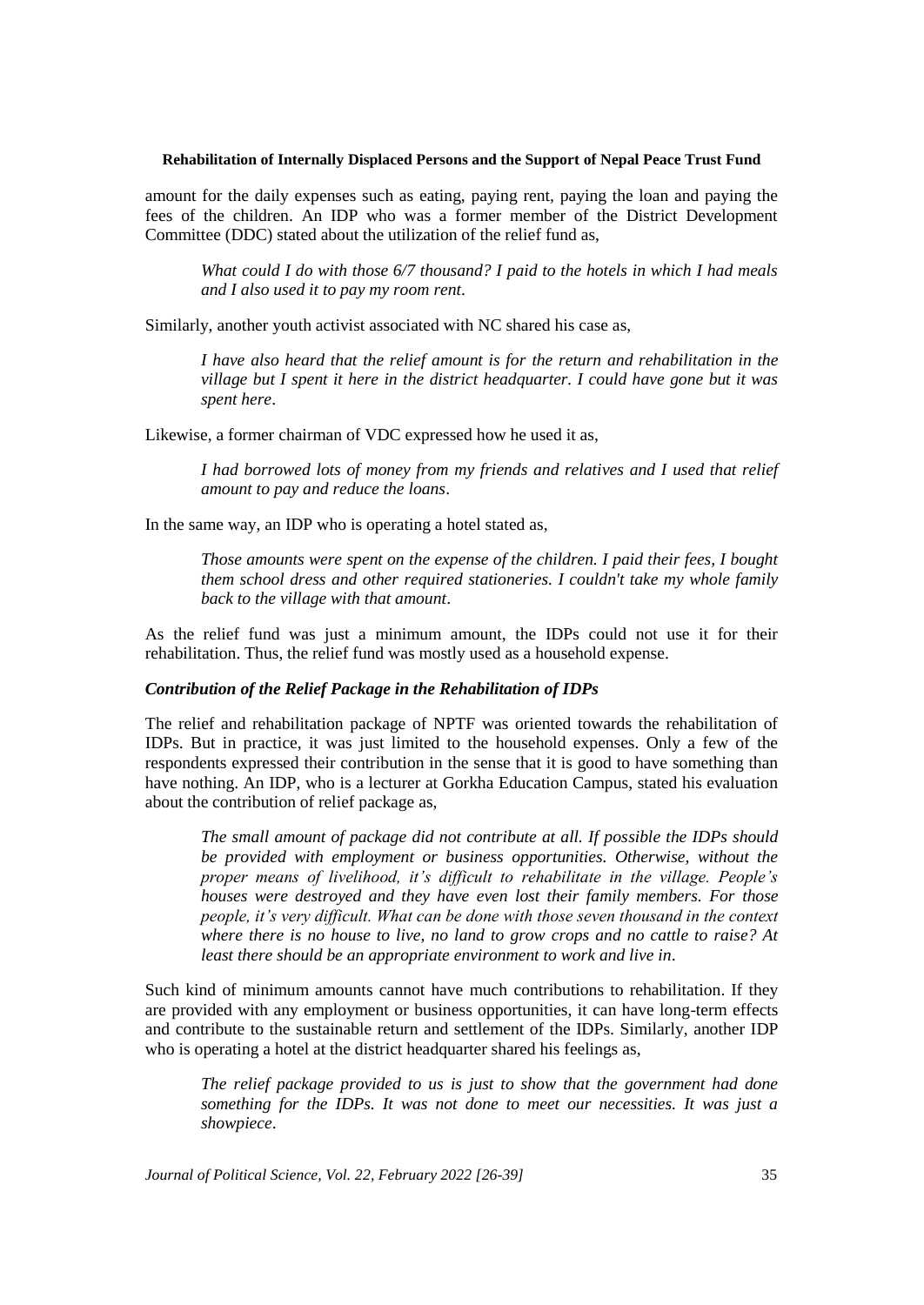Likewise, another high school teacher who was injured and displaced during the conflict expressed her opinion as,

*What can it contribute to us with such a minimum amount? It seems that the relief package was not intended for our return and rehabilitation. It was just to show the donors that they had contributed to IDPs. But actually, the relief amount distributed to us was just like the distribution of grains for the pigeons*.

The necessities of the IDPs were very high and the support provided to them was very less. There was a vast gap between the necessities and the support provided. So, the IDPs even questioned whether the relief package was designed for rehabilitation of the IDPs or just limited as the showpiece. In the same way, another IDP who lost her husband during the conflict argued,

*It is a very minimum amount because you can imagine how much it is necessary to raise and educate a child. However, it helped me to some extent as having something is better than nothing*.

Although the relief amount is low, it can support to some extent to cover the expenses. It is better to have even a minimum amount of assistance, rather than having nothing. The IDPs receiving only the subsistence amount of Rs. 7200 was found in the study area. But the project had also aimed to distribute other relief and rehabilitation packages such as reconstruction and repair of the destroyed house, education support and the interest-free loan for agricultural purposes (NPTF, 2010). There was no record of the distribution of such amount in the district office of LPC. Thus, the programs that could have played a crucial role in the rehabilitation of IDPs were not properly implemented. The support provided by the project was just limited to household expenses and travel costs. The progress report of NPTF (2013) has also stated that the financial support was insufficient. It has been realized in the report that if the support amount was higher it would have contributed more for IDPs in their rehabilitation process. As the fund was low, it was observed that most of the IDPs used it as a household expense or daily expense, rather than using it for the process of rehabilitation. Thus, the relief package provided to IDPs did not have a significant contribution to the rehabilitation process.

## **Conclusion**

The decade-long Maoist conflict had come to an end with the signing of the CPA. But the peace process has not been completed. The rehabilitation of IDPs is an important agenda to be addressed in the peace process. The sustainability of the peace depends on the proper rehabilitation of IDPs. The overall situation of the returned IDPs was found relatively well in the place of origin. The security situation has improved far better than at the time of the conflict and the returned IDPs have well integrated into the village. However, they are facing problems related to livelihood opportunities. So, the concerned agencies should pay attention for making proper arrangements to enhance the livelihood opportunities of the returned IDPs. The signing of the CPA raised the rays of hope among the conflict-affected people and they have started returning to their home place. The government of Nepal has taken a lot of initiatives for the return and rehabilitation of the IDPs. A national policy on IDPs was formulated in 2007 and some relief packages were also distributed. But the process of rehabilitation is still facing several challenges such as lack of proper housing, psychological problems, lack of assisting mechanism at the local level, livelihood problems,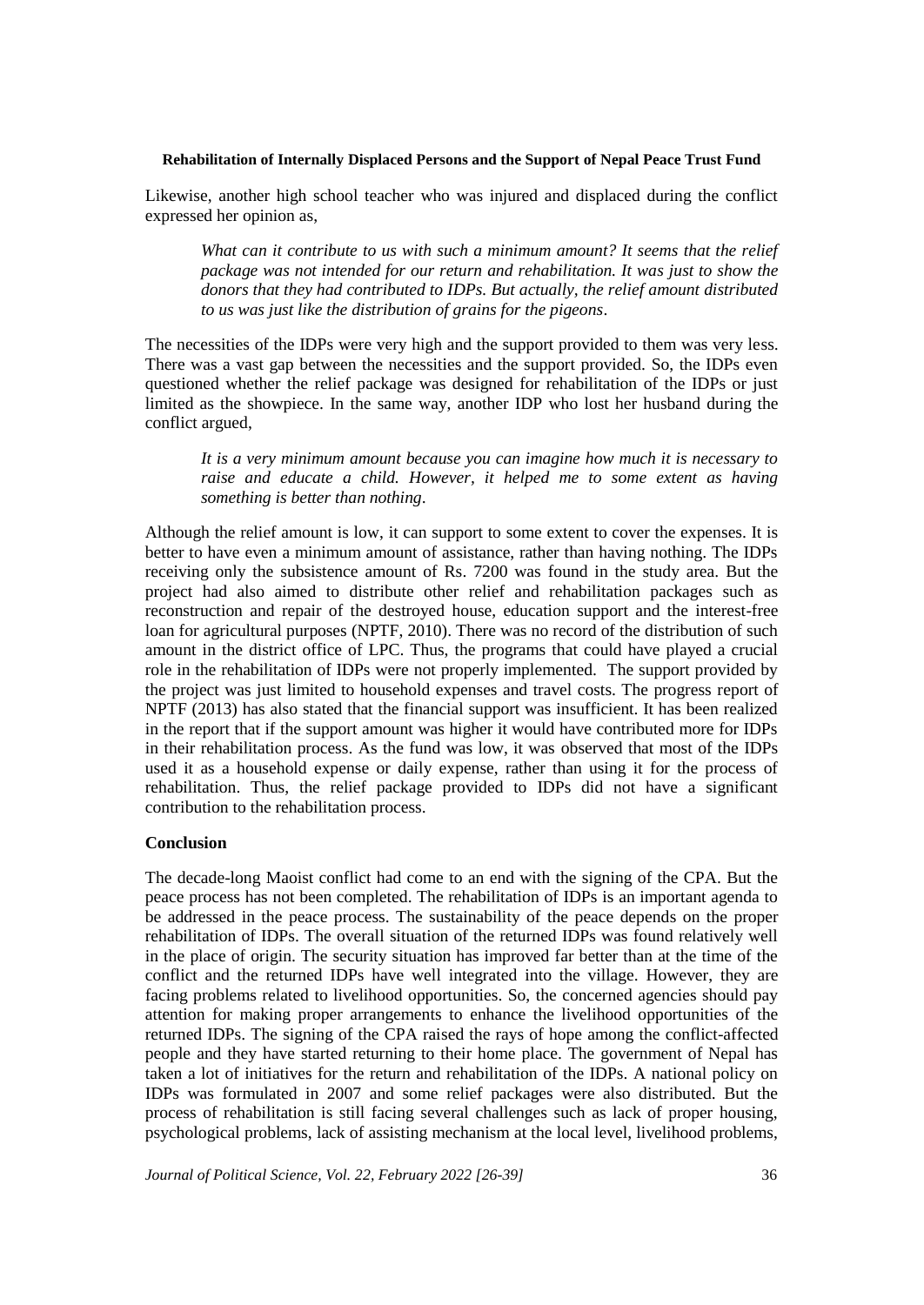and insufficient relief funds. The relief package provided by NPTF is not sufficient for the rehabilitation of IDPs. It is a very minimum amount. It was used as just a part of daily expenses or travel costs. The outcome of the project funded by NPTF seemed very poor. Rather than providing a small amount of support, it would be better to focus on the capacity building of IDPs and providing loans to enhance the livelihood opportunities at the local level. It will only ensure the sustainability of rehabilitation of IDPs and peace in the country.

## **Acknowledgment**

*This article is based on the data of academic research supported by NCCR North-South. The author is indebted to Dr. Bishnu Raj Upreti for his valuable suggestions and guidance throughout the research period.*

## **References**

Auweraert, P. (2012). *Ending the 2006 internal displacement crisis in Timor-Leste: Between humanitarian aid and transitional justice*. International Organization for Migration.

Comprehensive Peace Agreement, Government of Nepal and Communist Party of Nepal (Maoist), (2006, November 22). <https://peacemaker.un.org/nepal-comprehensiveagreement2006>

Deininger, K., Ibáñez, A. M. & Querubin, P. (2004). *Towards sustainable return policies for the displaced population: Why are some displaced households more willing to return than others?* HiCN Working Paper 07. Households in Conflict Network. <https://ideas.repec.org/p/hic/wpaper/07.html>

Dhungana, S.K. (2007). The policy of the government of Nepal towards internally displaced persons. In *Limits of the humanitarian: Studies in situations of forced Migration* (pp. 5-37). Mahinirban Calcutta Research Group.

https://www.academia.edu/22170115/The Policy of the Government of Nepal towards t [he\\_Internally\\_Displaced\\_Persons](https://www.academia.edu/22170115/The_Policy_of_the_Government_of_Nepal_towards_the_Internally_Displaced_Persons)

Fernandes, W. (2009). India's forced displacement policy: Is compensation up to its functions? In M. M. Cernea & H. M. Mathur (Eds*.), Can compensation prevent impoverishment? Reforming compensation through investments and benefit-sharing* (pp. 180-207)*.* Oxford UP.

Flick, U. (2009). *An introduction to qualitative research*. Sage.

Fonseka, B. and Raheem, M. (2013). Background report – Internally displaced persons in Sri Lanka: Legal framework and key issues. *Reassessing internal displacement in South Asia* (pp. 259-308). South Asians for Human Rights. [https://www.southasianrights.org/wp](https://www.southasianrights.org/wp-content/uploads/2009/10/IDP-52.pdf)[content/uploads/2009/10/IDP-52.pdf](https://www.southasianrights.org/wp-content/uploads/2009/10/IDP-52.pdf)

Ghimire, A., Upreti, B. R. & Pokhrel, S. (2010). Livelihood strategies of internally displaced people in western Nepal: Some observations. In B. R. Upreti & U. M. Böker, (Eds.), *Livelihood insecurity and social conflict in Nepal* (pp. 217-256). Kathmandu University and NCCR North-South.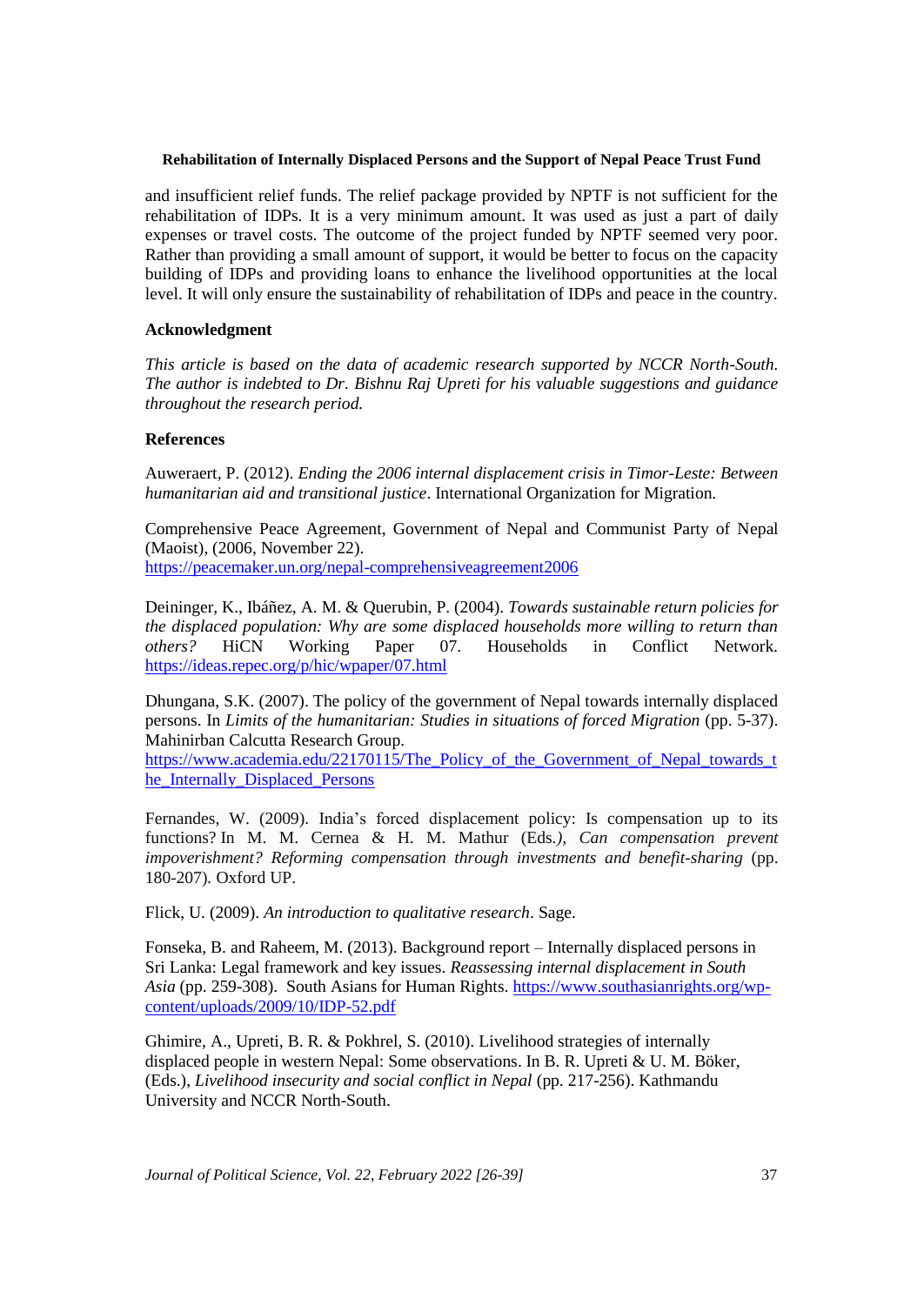Government of Nepal. (2007). *National policy on internally displaced people 2007. <https://www.refworld.org/docid/5a7adfda4.html>*

Green, R. H. &Ahmed, II. (1999). Rehabilitation, sustainable peace and development: towards re-conceptualization. *Third World Quarterly*, *20*(1), 89-206. <https://doi.org/10.1080/01436599913992>

Internal Displacement Monitoring Center. (2011). *Sri Lanka: IDPs and returnees remain in need of protection and assistance*. Norwegian Refugee Council. <https://www.refworld.org/docid/4d3056122.html>

Internal Displacement Monitoring Centre. (2006). *Nepal: IDP returns still a trickle despite a ceasefire*.<https://www.refworld.org/docid/4550556f4.html>

Internal Displacement Monitoring Centre. (2015). *Global Overview 2015: People internally displaced by conflict and violence*. [https://www.internal](https://www.internal-displacement.org/publications/global-overview-2015-people-internally-displaced-by-conflict-and-violence)[displacement.org/publications/global-overview-2015-people-internally-displaced-by](https://www.internal-displacement.org/publications/global-overview-2015-people-internally-displaced-by-conflict-and-violence)[conflict-and-violence](https://www.internal-displacement.org/publications/global-overview-2015-people-internally-displaced-by-conflict-and-violence)

Karmacharya, P. (2010). *Rehabilitation in Nepal: Unresolved consensus and hidden reasons*

[Unpublished master's dissertation]. Graduate School of Development Studies, Institute

of Social Studies. Erasmus University Rotterdam, The Netherlands. [https://thesis.eur.nl/pub/8710/RP\\_2009-10\\_Prajeena%20Karmacharya.pdf](https://thesis.eur.nl/pub/8710/RP_2009-10_Prajeena%20Karmacharya.pdf)

Koser, K. (2007). *Addressing internal displacement in peace processes, peace agreements and peace-building*. Brookings-Bern Project on Internal Displacement.

Lippman, B. and Rogge, J. (2004). Making return and reintegration sustainable, transparent and participatory. *Forced Migration Review,* (21), 4-5. [https://www.fmreview.org/return](https://www.fmreview.org/return-reintegration/lippman-rogge)[reintegration/lippman-rogge](https://www.fmreview.org/return-reintegration/lippman-rogge)

Ministry of Peace and Reconstruction. (2014, November). *Progress updates of the ministry of peace and reconstruction till 2014. [http://www.nptf.gov.np/uploads/files/Final%20NPTF%20progress%20report%20\(1\).pdf](http://www.nptf.gov.np/uploads/files/Final%20NPTF%20progress%20report%20(1).pdf)*

IDP Working Group/ Nepal. (2009). Distant from durable solution: Conflict induced internal displacement in Nepal. Norwegian Refugee Council Nepal.

Nepal Peace Trust Fund. (2009). *Four monthly progress reports (Fifth Report).* Peace Fund Secretariat, Kathmandu.<http://www.nptf.gov.np/content.php?id=259>

Nepal Peace Trust Fund. (2010). *Four monthly progress reports (Ninth Report).* Peace Fund Secretariat, Kathmandu.<http://www.nptf.gov.np/content.php?id=259>

Nepal Peace Trust Fund. (2012). *Cluster 2 project sheets*. Peace Fund Secretariat, Kathmandu.<http://www.nptf.gov.np/content.php?id=259>

Nepal Peace Trust Fund. (2013). *Progress report no. 18*. Peace Fund Secretariat, Kathmandu.<http://www.nptf.gov.np/content.php?id=259>